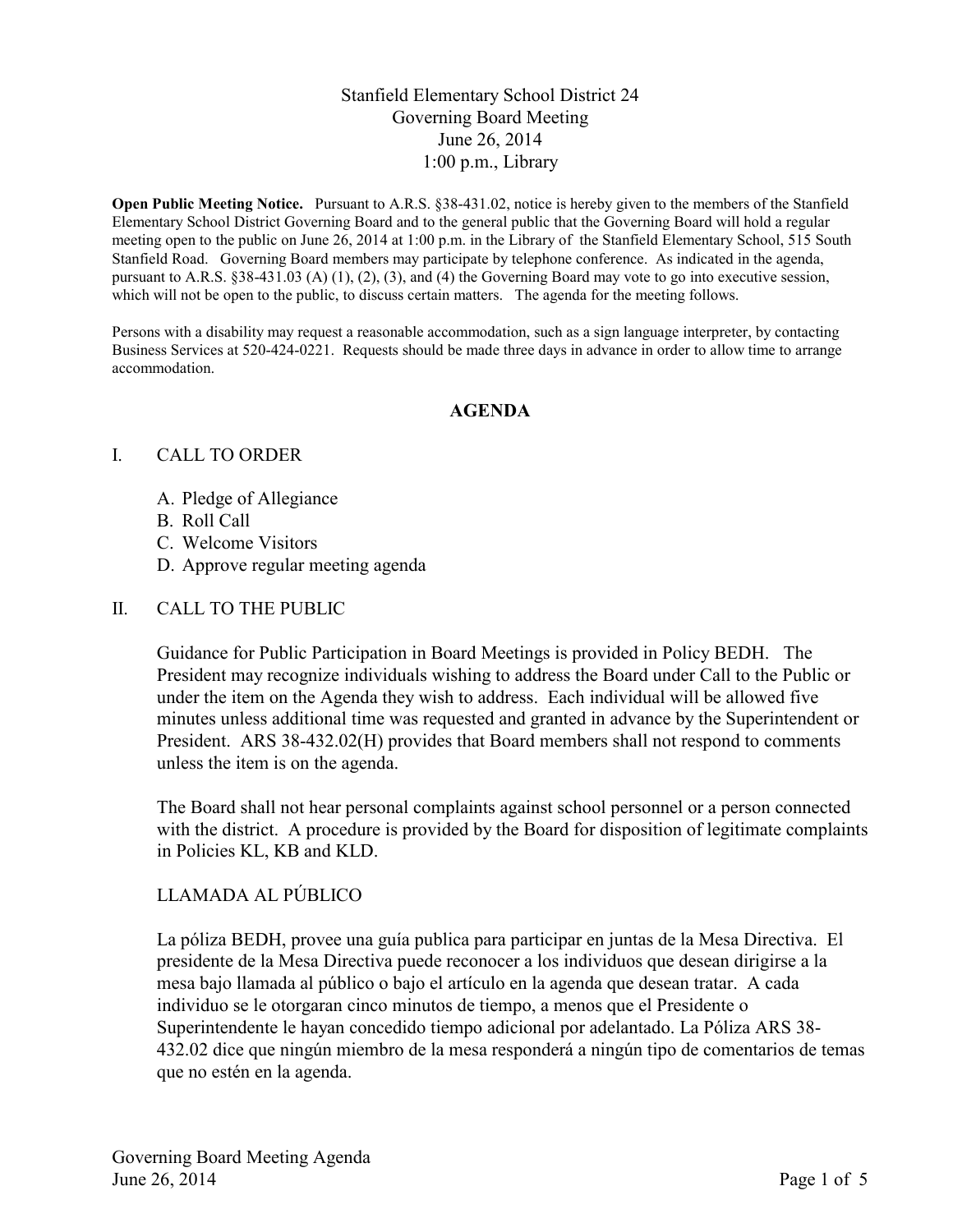La mesa no oirá quejas personales en contra de personal de la escuela o personas que tengan alguna conexión con el Distrito. Para este tipo de quejas la mesa provee otro tipo de procedimientos para la disposición de quejas legítimas las cuales se encuentran en las siguientes Pólizas KL, KB, y KLD.

#### III. APPROVAL OF MINUTES

Approve the May 8, 2014 regular governing board meeting minutes and the May 20, 2014 special governing board meeting minutes.

#### IV. REPORTS

- A. Superintendent's Report
	- 1.  $21<sup>st</sup>$  CCLC and Migrant summer programming
	- 2. Technology Update
	- 3. Mission and Vision work
- B. May Public Funds Expenditure Reports (Pages 1-4)
- C. May Student Activities Report (Page 5)
- D. Principal's Report (Page 6)
- E. Operations Support Services Reports (Pages 7-9)
	- 1. Maintenance
	- 2. Transportation
- V. NEW BUSINESS ACTION ITEMS PERSONNEL (Pages 10- 13)

All hiring is pending satisfactory completion of background investigation, records verification, and fingerprint report.

- A. Approve terms of Part-Time Variable Schedule Administrator Appointment for Susan Stropko
- B. Approve hire effective August 6, 2014, Notice of "At-Will" Appointment, 189-day schedule:
	- 1. Adriana Hernandez, Instructional Aide
- C. Approve extra duty assignment for Maurice Kerckhof for technology set up support and technology planning and implementation through June 30, 2014
- D. Accept Classified Contracts declined and resignations effective May 23, 2014: Adrianne Smith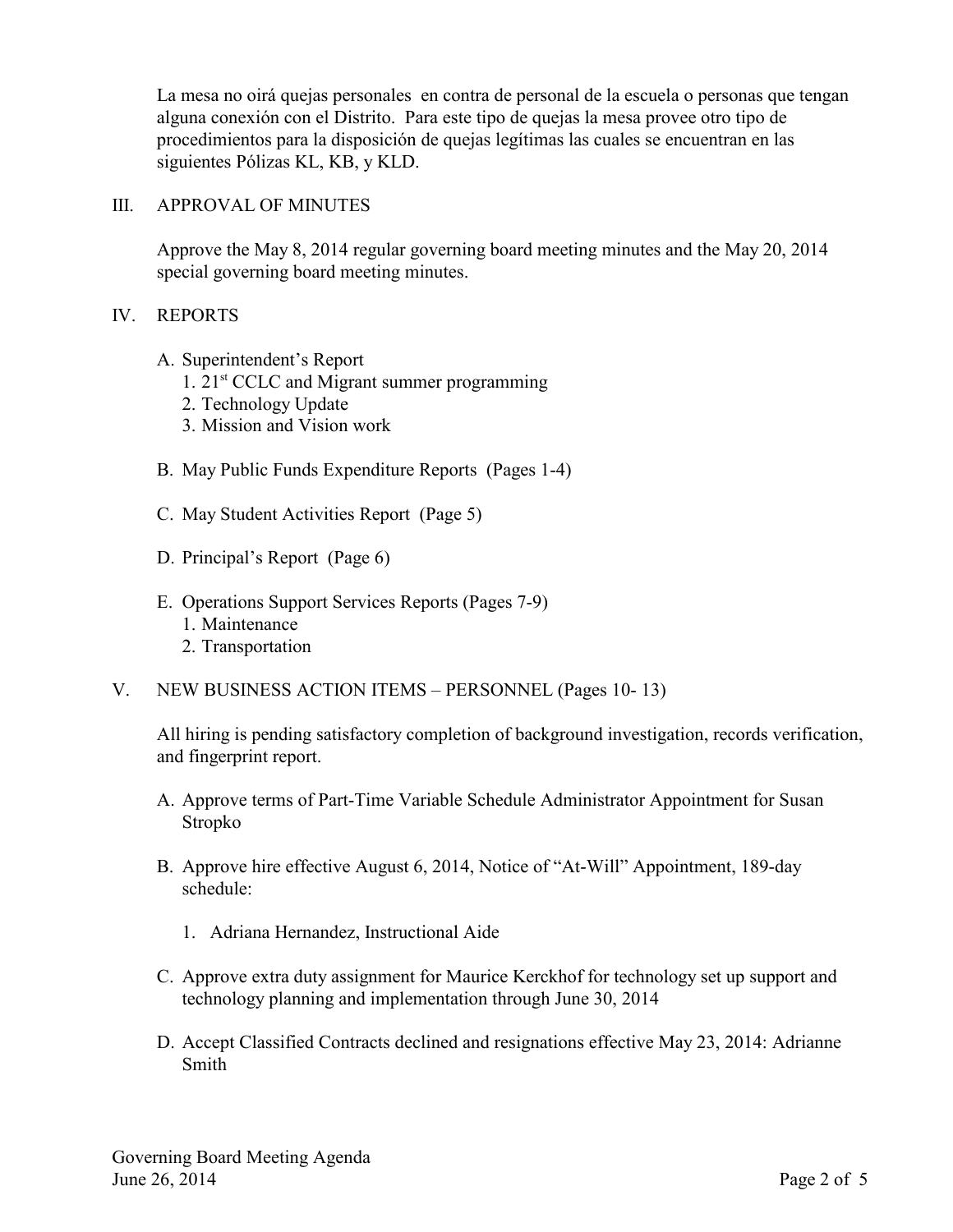- E. Accept Related Service Provider Contract declined and resignations effective May 23, 2014: Kent Shelton
- F. Accept resignation of Mary Ann Wise, Part-Time Variable Schedule Teacher Appointment effective May 23, 2014
- G. Accept Certified Contract declined and resignation effective May 23, 2014: Kendra Ukat
- H. Accept Certified Part Timer Variable Schedule Teacher Appointment declined and resignation effective June 11, 2014: Blanche Odom
- I. Approve hire of classified substitute for FY2014-15, Notice of At-Will Non-Exempt Appointment, effective July 1, 2014: 1. Rita Pelayo, custodian and food service
- J. Approve extra-duty compensation for Food Service as needed in FY15.
- K. Approve award of FY2014-15 special education related service contracts:
	- 1. Speech Therapy Comprehensive Education Solutions, LLC
	- 2. Physical Therapy Steve Spencer
- L. Approve hire, 2014-15 Teacher contract effective July 30, 2014:
	- 1. Nancy Yazzie
	- 2. Jacquelynn Cook

#### VI. NEW BUSINESS ACTION ITEMS – BUSINESS

- A. Ratify approval of payroll vouchers
	- 1. PV29 \$12,562.88
	- 2. PV30 \$83,219.53<br>3. PV31 \$235.003.49
	- \$235,003.49
	- 4. PV32 \$98,486.27
	- 5. PV33 \$86,587.22
- B. Ratify approval of expense vouchers
	- 1. EV1446 \$25,020.55 2. EV1447 \$26,865.59 3. EV1448 \$17,658.44
	- 4. EV1449 \$26,507.75
	- 5. EV1450 \$85,463.01
	-
	- 6. EV1451 \$19,242.82
	- 7. EV1452 \$57,108.22
	- 8. EV1453 \$27,175.04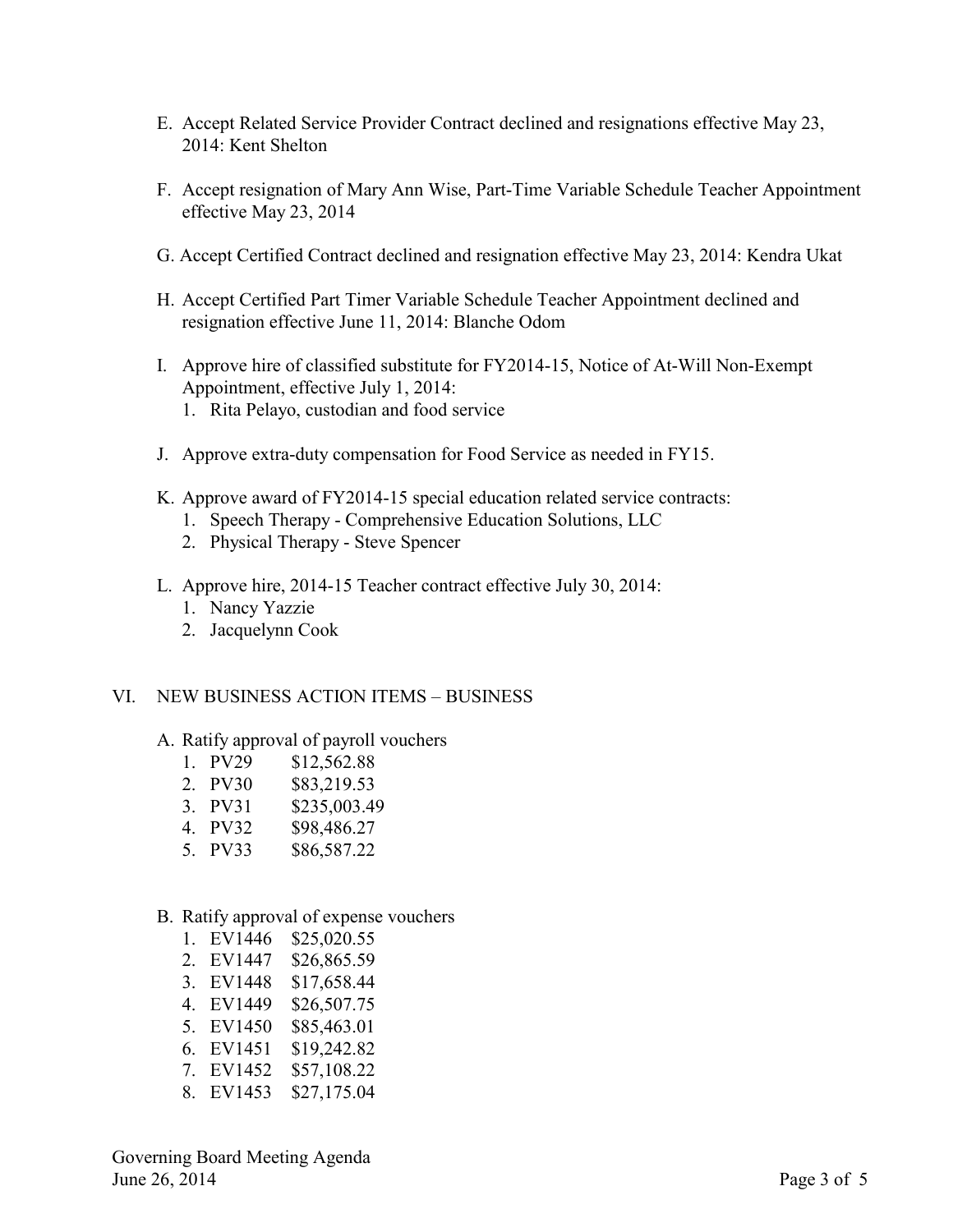- C. Approve the FY 2014-15 Proposed Expenditure Budget and approve publication of the budget summary and meeting notice. (Separate copy)
- D. Adopt FY 2014-15 resolutions: (Pages 14-16)
	- 1. Authorizing the Superintendent to certify projected ending cash balance.
	- 2. To order payroll and expense vouchers between governing board meetings.
- E. Approve the letter of declaration that the District will issue less than \$10 million in total debt during the 2014 calendar year. (Page 17)
- F. Adopt FY2014-15 combined resolutions: (Pages 18 21)
	- 1. Authorizing the Pinal County Treasurer to invest district monies
	- 2. Appointing the Superintendent to provide warrant information to the Treasurer
	- 3. Authorizing the Superintendent and Principal as Warrant signers
	- 4. Authorizing the Superintendent to request the Treasurer to wire funds
	- 5. Authorizing the Superintendent and Principal as Stanfield Employee Benefits Trust check signers
- F. Approve Lynn Farrow, Business Services II, as Student Activities Treasurer; and Vicki Morris, Business Services I, as Assistant Treasurer for FY 2014-15.
- G. Approve FY 2014-15 checking accounts, designate superintendent as custodian, and authorize Melissa Sadorf as signer:
	- 1. Revolving \$2,000 limit
	- 2. Auxiliary \$1,000 limit
	- 3. Payroll Clearing for IRS Sections 403(b) and 457 \$1,000 limit
	- 4. Food Service Clearing
	- 5. Student Activities
- H. Approve the FY 2014-15 participation in the following purchasing cooperatives:
	- 1. ASPIN/Mohave
	- 2. Mohave Educational Services Cooperative, Inc. (MESC)
	- 3. U.S. Communities
	- 4. The Cooperative Purchasing Network (TCPN)
	- 5. Greater Phoenix Purchasing Consortium of Schools (GPPCS)
	- 6. Strategic Alliance of Volume Expenditures (SAVE)
	- 7. Arizona State Procurement
	- 8. National IPA Cooperative Purchasing Program
	- 9. 1 Governmental Procurement Alliance Purchasing Group
- I. Approve \$1 extracurricular activity fee per child participating in one or more 2014-15 extracurricular activities.